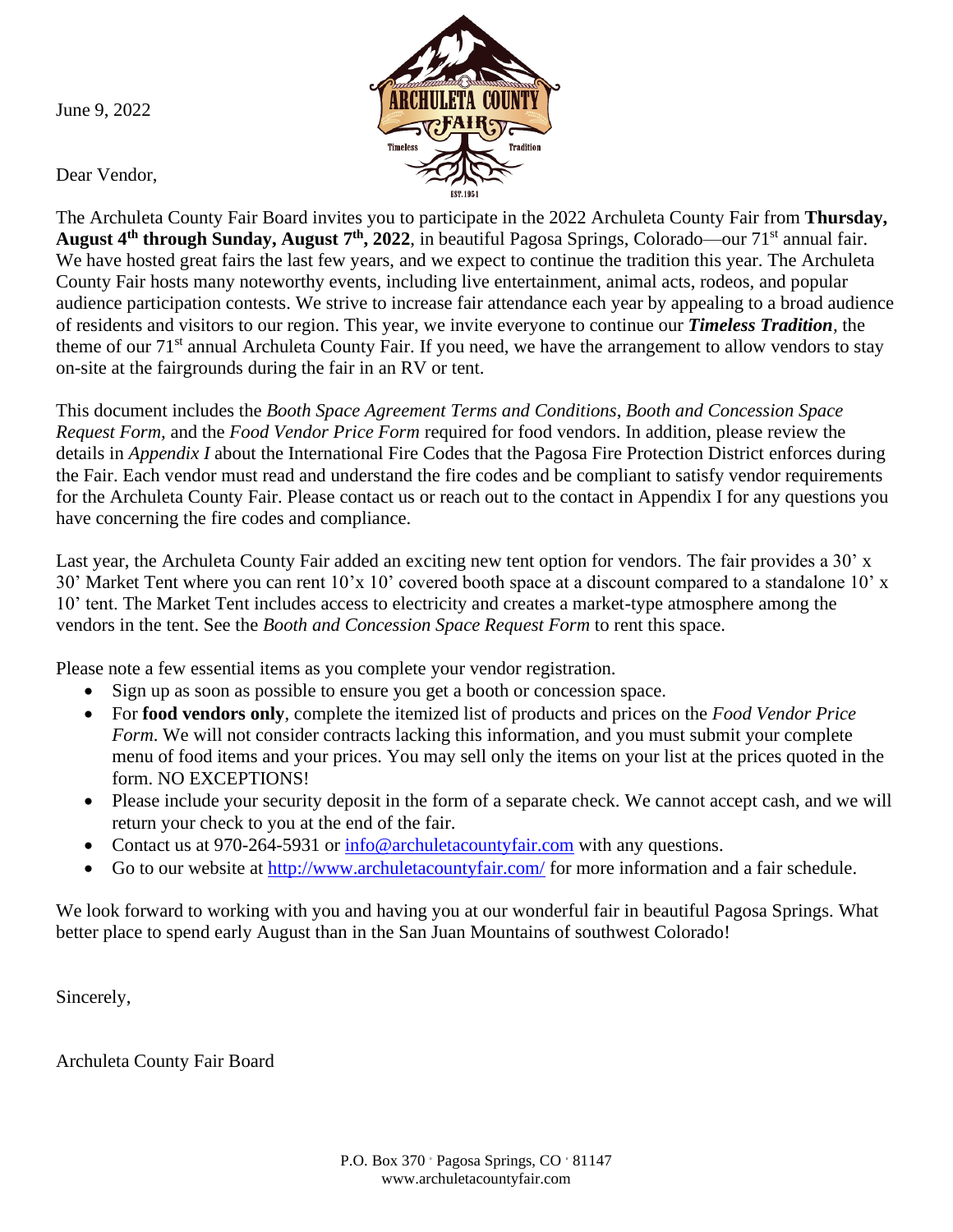#### **Booth Space Agreement August 4 - August 7, 2022**

#### **Terms and Conditions**

- 1. Booths will be rented and reserved on a first-come, first-served basis. This will be based on the date that your full payment, Security Deposit, Booth Request, and signed Agreement are RECEIVED.
- 2. Limited electrical power is available. However, the Archuleta County Fair Board (ACFB) does not guarantee an uninterrupted power supply or power beyond 1-110V 20-amp service. No complex wire connections will be allowed. No 3 PH is available.
- 3. Electricity will be provided as per your application. You will be liable for extra charges if the voltage or numbers of plugs are not as requested.
- 4. For Food Vendors, a complete menu of the food items you will be selling and prices MUST accompany this contract. You must sell only what is on your list and for the price quoted. NO EXCEPTIONS!
- 5. Food Vendors must have proper permits obtained from the San Juan Basin Health Department. These permits must be submitted to the ACFB before August 2, 2022.
- 6. Each Vendor is responsible for keeping the booth area clean and free of trash. Trash receptacles will be provided. Wastewater dumping location will be available.
- 7. All Vendors must be set up and operating their booth by 8:00 am on Thursday, August 4, 2022. All Vendors must check in with a Fair Board Representative. NO exceptions. You may begin set up on Wednesday, August 3, from 9:00 am to 6:00 pm. NO ONE WILL BE ALLOWED TO SET UP AFTER 6:00 pm unless special arrangements are made. The Fair Grounds will open to the public at 8:00 am on Thursday, August 4<sup>th</sup>.
- 8. Vendors **will not be allowed** to park on the Fair Grounds. Parking will be available in the regular parking lots. ALL drop-offs and deliveries must be made before the Fair opens each day **before 8:00 am**. All vehicles must be off the Fair Grounds before 8:00 am. If you need to restock after 8:00 am any day of the fair, please ask a Fair Board member to help you by shuttling your supplies. This will help us ensure safe Fair Grounds.
- 9. Each Vendor is responsible for collecting and paying any State and Local taxes.
- 10. All Vendors must remain in place and open for business during the entire run of the Fair. The Fair dates are Thursday, August 4 through Sunday, August 7, 2022. Vendor operating hours are Thursday, Friday, and Saturday running from 8:00 am to 10:00 pm, and Sunday from 8:00 am to 4:00 pm. Vendors may stay open later than 8:00 pm if they wish, except Sunday, August  $7<sup>th</sup>$ , when the vendors must close at 4:00 pm. If you leave during the fair, you will forfeit your deposit. Note: Live entertainment is planned for all evenings except Sunday.
- 11. The fair will allow overnight parking and camping on the Fair Grounds. For information about camping on the grounds, contact us at 970-264-5931 or [info@archuletacountyfair.com.](mailto:info@archuletacountyfair.com) If you need information about other RV parks and campgrounds in the Pagosa Springs area, please call the Pagosa Springs Chamber of Commerce at 970-264-2360.

#### **12. No pets are allowed on the fairgrounds except 4-H dogs for the obedience trials.**

13. The ACFB shall maintain the right to review any booths and the content associated with the booth. ACFB shall make recommendations to the Vendor if booths, content, and actions are considered inappropriate. If a Vendor is refused a booth space, full payment and Security Deposit will be returned to the applicant. Please remember this is a FAMILY fair—keep booth and contents G-rated.

#### **(continued)**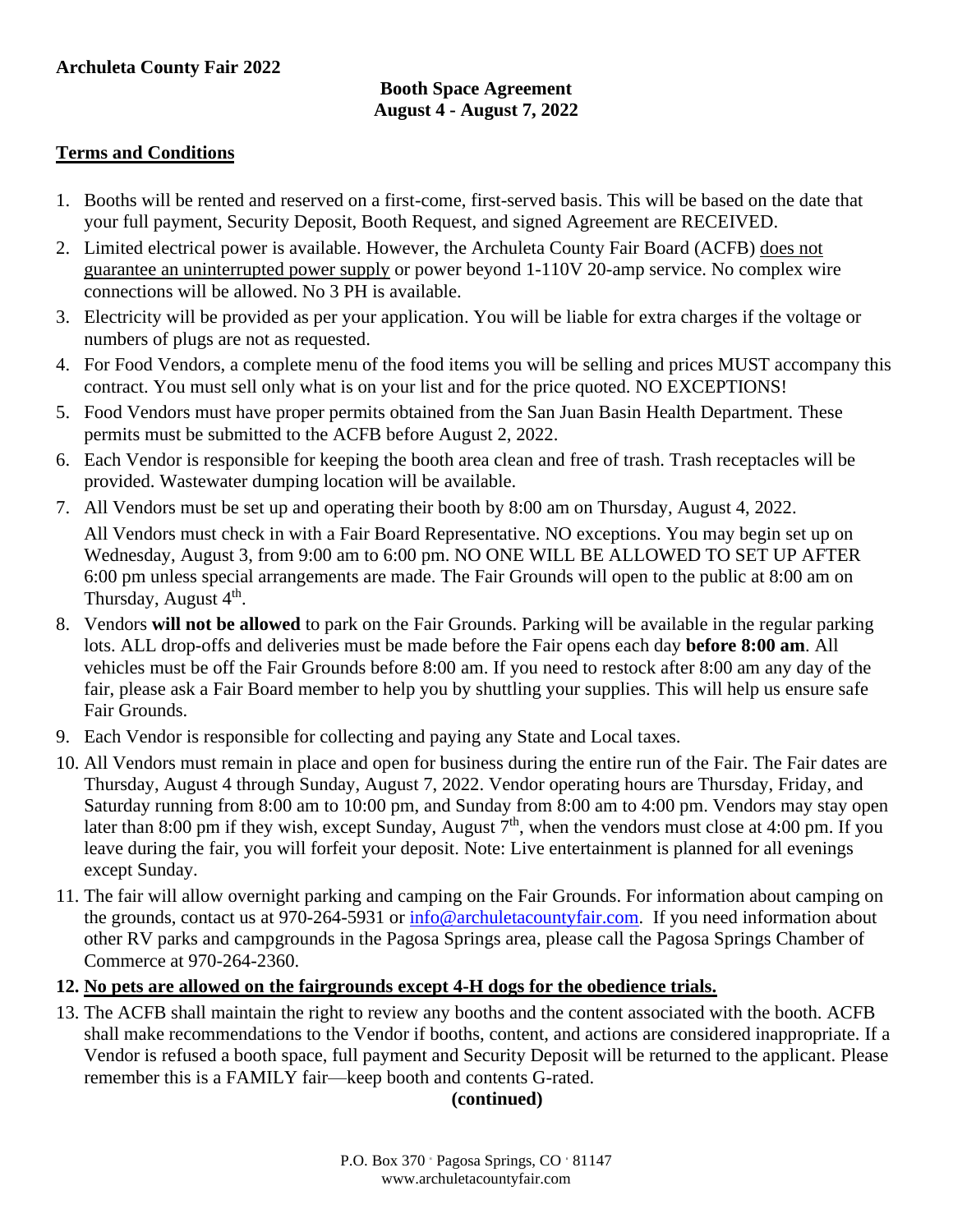- 14. **No alcoholic beverages will be allowed within the confines of the booth space.** No alcohol may be brought on to the Fair Grounds from the outside. Coolers are subject to inspection.
- 15. No Vendor will be allowed to distribute for free an item that is in direct competition with other Vendors.
- 16. A \$100.00 refundable deposit is required at the time of space reservation. Deposits must be in the form of a SEPARATE CHECK - NO CASH, TWO CHECKS, PLEASE. Deposits will be returned at the close of the Fair on Sunday if the Vendor has satisfactorily completed the agreement terms. Deposits MUST be mailed in with the Agreement.
- 17. It is the VENDOR'S responsibility to pick up the Deposit check BEFORE leaving the Fair Grounds on Sunday.
- 18. Booth space will not be secure until the Booth Space Agreement, Request for Space, payment of Space, and Security deposit are received by the ACFB.
- 19. Vendors may cancel the agreement through July 15, 2022, and receive a full refund. NO refunds will be given after July 16, 2022.
- 20. Vendors must limit the size of their vending area to the size reserved. Vendors using trailers or rugs need to rent space appropriate for their needs. Trailers must remain in place throughout the Fair. There will be an additional fee if the area is larger than the agreed-upon size.
- 21. Vendors using their own tents, booths, or trailers must make sure they are securely staked. If the wind picks up a booth or canopy, it will be removed from the Fair Grounds.
- 22. Side flaps and flaps on the ends will be provided for Vendors using ACFB tents. Vendors are responsible for putting up the flaps and taking down the flaps during the Fair.
- 23. Requests for a specific booth location will be taken into consideration. NO promises are made on booth locations.
- 24. No advertising for a vendor's booth may be done except at/on the booth itself. No "mobile" advertising is allowed.
- 25. Vendors must comply with International Fires Codes see *Appendix I*. The Fire Marshall of the Pagosa Fire Protection District has provided the following codes in *Appendix I* to ensure that all vendors are aware they will enforce these at the Archuleta County Fair.
- 26. Insurance Requirements: Liability insurance is required for all commercial vendors at the Archuleta County Fair. It is the vendor's responsibility to obtain, at its own cost and expense, said insurance(s) necessary. Archuleta County Fair's general requirements are listed below.

- Commercial General Liability Minimum coverage \$1,000,000. Coverage as a combined single limit per occurrence for bodily injury, personal injury, and property damage.

- Automobile Liability \$1,000,000. Required for all commercial vehicles utilized by the Vendor in fair production. Automobile Liability that is required is generally \$1,000,000 per accident for bodily injury and property damage.

- Workers Compensation Insurance is required within the scope and limits set as required by the laws of the State of Colorado.

- An original Certificate of insurance demonstrating proof of general liability/automobile coverage and workers' compensation must be sent directly from your insurance carrier to Archuleta County Fairgrounds, PO Box 370, Pagosa Springs, CO 81147. Certificates can be faxed to 970-264-5934 or emailed to info@archuletacounty.org. Certificates must be received by August 1, 2022.

### **(continued)**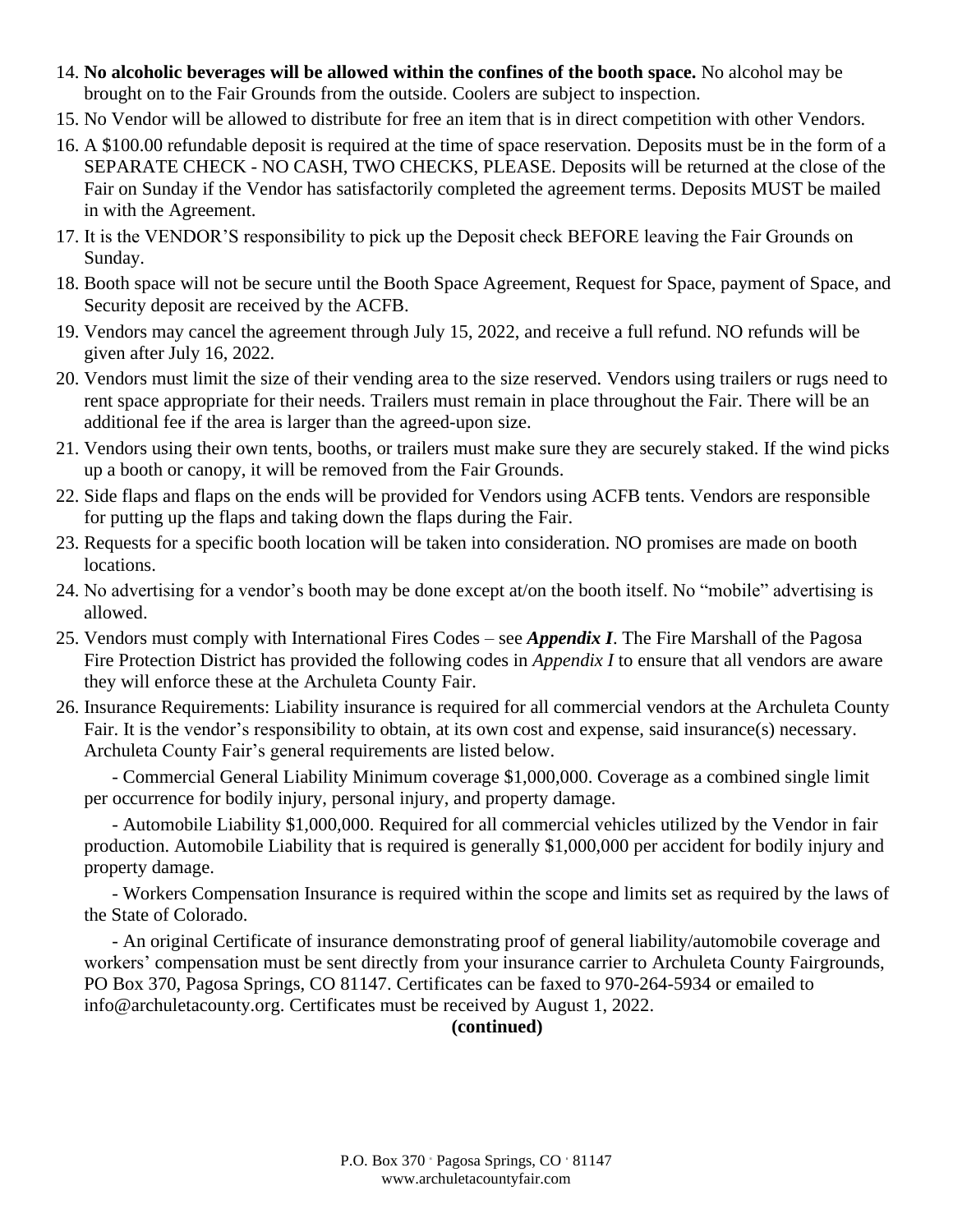- FOOD & BEVERAGE CONCESSION VENDORS- The required endorsement is: Archuleta County, its officers, officials, employees, and volunteers are ADDITIONAL INSURED'S, as respects liability. The certificate holder shall be listed as Archuleta County Fair, PO Box 370, Pagosa Springs, CO 81147. The activities under this Agreement will be performed entirely at the Vendor's risk. Vendors shall be responsible for any injuries, claims, or damages that may result to themselves, their employees, agents, representatives, or customers as a result of the services performed hereunder.

The vendor agrees to indemnify and hold Archuleta County and the Archuleta County Fair Board, its officers, employees, and agents harmless from any liability claims, damages, costs, expenses, or attorney fees arising out of the Vendor's performance of services under this Agreement, including injuries to third parties or Vendor or Vendor's employees, customers, representatives or agents and any property damage that may occur to any property for inventory owned, leased, operated or in Vendor's possession.

By signing below, the Vendor acknowledges reading the Booth Space Agreement and agrees to comply with the terms and conditions.

| Signed       | Date |
|--------------|------|
| Printed Name |      |
| Title        |      |

Please return this signed sheet and the Booth Space Request, security deposit, and full payment.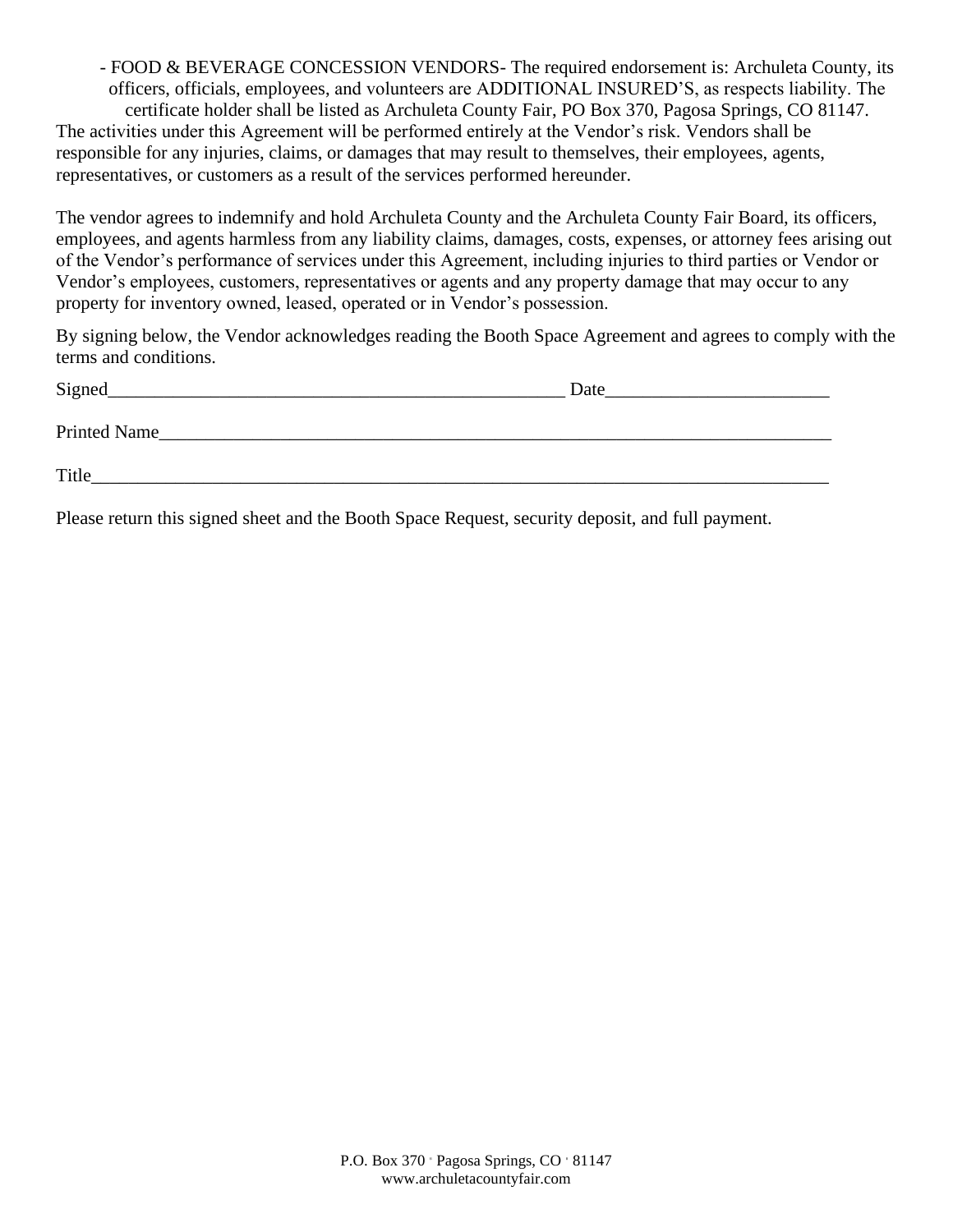#### **2022 Archuleta County Fair Booth and Concession Space Request August 4 – 7, 2022**

| <b>Space Size Price</b><br>10x10<br>\$175                                                                                                                                                                             | <b>Tent w/ Sidewalls</b><br>\$100             | <b>Electricity</b><br>$\frac{\ }{25}$                 | <b>Total</b>                                                                                                                                                                                                                                                                                                                                                                                                                                                                          |  |  |
|-----------------------------------------------------------------------------------------------------------------------------------------------------------------------------------------------------------------------|-----------------------------------------------|-------------------------------------------------------|---------------------------------------------------------------------------------------------------------------------------------------------------------------------------------------------------------------------------------------------------------------------------------------------------------------------------------------------------------------------------------------------------------------------------------------------------------------------------------------|--|--|
| $-$ \$225<br>10x20                                                                                                                                                                                                    | $-$ \$150                                     | \$25                                                  | and the control of the control of                                                                                                                                                                                                                                                                                                                                                                                                                                                     |  |  |
| 30x30<br>$-$ \$350                                                                                                                                                                                                    | \$200                                         | \$25                                                  |                                                                                                                                                                                                                                                                                                                                                                                                                                                                                       |  |  |
| Market Tent _____ \$200                                                                                                                                                                                               | 10' X 10' Included                            | <b>Included</b>                                       | \$200                                                                                                                                                                                                                                                                                                                                                                                                                                                                                 |  |  |
| 110V ______ 220V _____ (see item 2 in the Booth Space Agreement)<br><b>Electricity Needed (20 amp)</b><br><b>Water Needed (Circle One) Yes</b><br>(Note: continuous water supply is not guaranteed)<br>N <sub>0</sub> |                                               |                                                       |                                                                                                                                                                                                                                                                                                                                                                                                                                                                                       |  |  |
| Approximate amount of bagged ice needed per day ______________<br>\$5 per bag due on Sunday, August 7, 2022, for exact amount used                                                                                    |                                               |                                                       |                                                                                                                                                                                                                                                                                                                                                                                                                                                                                       |  |  |
| I have read and agree to the Terms and Conditions.                                                                                                                                                                    |                                               |                                                       |                                                                                                                                                                                                                                                                                                                                                                                                                                                                                       |  |  |
|                                                                                                                                                                                                                       |                                               |                                                       |                                                                                                                                                                                                                                                                                                                                                                                                                                                                                       |  |  |
| <b>Representative Signature</b>                                                                                                                                                                                       |                                               |                                                       | <b>Date</b>                                                                                                                                                                                                                                                                                                                                                                                                                                                                           |  |  |
| Please sign and return this request with full payment and security deposit by July 8, 2022, to:                                                                                                                       |                                               |                                                       |                                                                                                                                                                                                                                                                                                                                                                                                                                                                                       |  |  |
| <b>Archuleta County Fair</b><br><b>ATTN: Vendors</b><br>P.O. Box 370<br>Pagosa Springs, CO 81147                                                                                                                      | Deposit Paid<br>Deposit Returned<br>Fees Paid | Office use only<br>Amount<br>Amount<br>Amount $Ck \#$ | $Ck \#$<br>$\frac{1}{2} \left( \frac{1}{2} \right) \left( \frac{1}{2} \right) \left( \frac{1}{2} \right) \left( \frac{1}{2} \right) \left( \frac{1}{2} \right) \left( \frac{1}{2} \right) \left( \frac{1}{2} \right) \left( \frac{1}{2} \right) \left( \frac{1}{2} \right) \left( \frac{1}{2} \right) \left( \frac{1}{2} \right) \left( \frac{1}{2} \right) \left( \frac{1}{2} \right) \left( \frac{1}{2} \right) \left( \frac{1}{2} \right) \left( \frac{1}{2} \right) \left( \frac$ |  |  |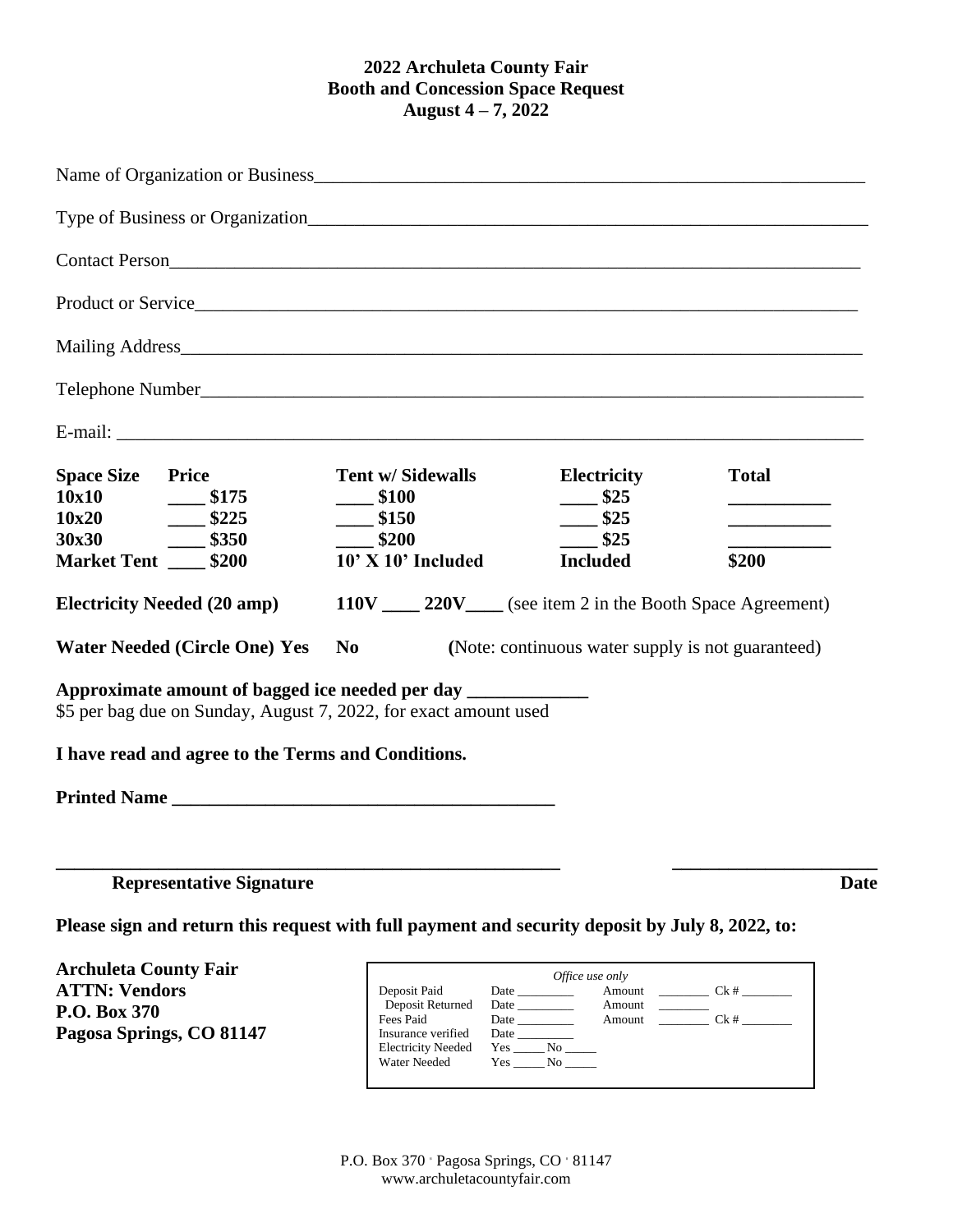### **2022 Archuleta County Fair Food Vendor Price Form August 4 – 7, 2022**

The Archuleta County Fair uses the items and prices that you submit on this page to help ensure a fair spread of items and prices among food vendors at the fair. Please provide a list of your food items and prices to allow us to prepare for your participation at the fair. Make a copy of this page if you need more space for your menu, or you may attach a copy of your menu instead of filling out this page.

| Food Item Description (ex: Cheese Fries) | <b>Price (ex: \$3.25)</b> |
|------------------------------------------|---------------------------|
|                                          |                           |
|                                          |                           |
|                                          |                           |
|                                          |                           |
|                                          |                           |
|                                          |                           |
|                                          |                           |
|                                          |                           |
|                                          |                           |
|                                          |                           |
|                                          |                           |
|                                          |                           |
|                                          |                           |
|                                          |                           |
|                                          |                           |
|                                          |                           |
|                                          |                           |
|                                          |                           |
|                                          |                           |
|                                          |                           |
|                                          |                           |
|                                          |                           |
|                                          |                           |
|                                          |                           |
|                                          |                           |
|                                          |                           |
|                                          |                           |
|                                          |                           |
|                                          |                           |